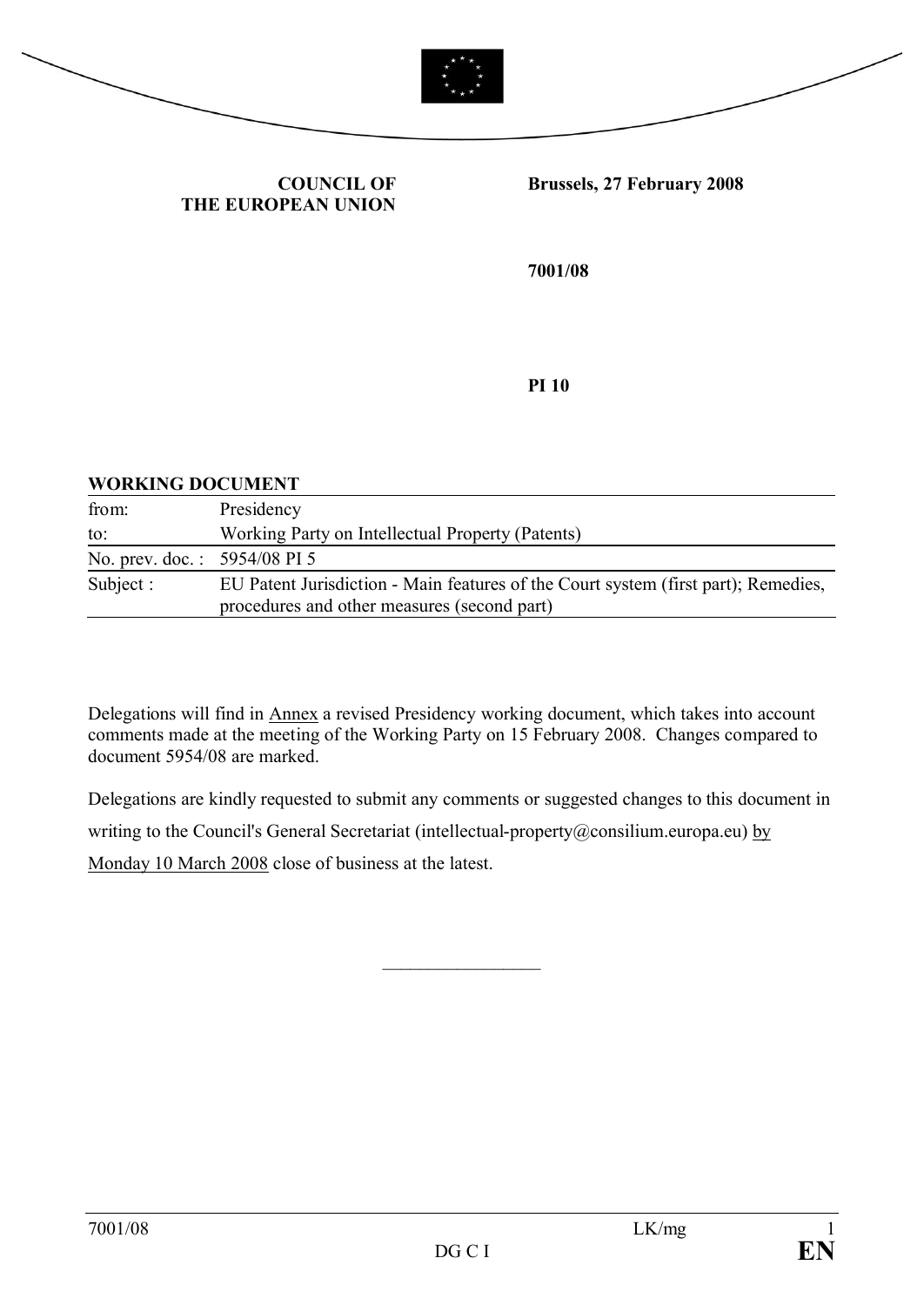### ANNEX

### **PART I: MAIN FEATURES OF THE EU PATENT JURISDICTION**

#### **1. Introductory remark**

The present working document aims at setting out in more technical detail the possible features of a future unified and integrated patent litigation system which, it is hoped, could find the support of Member States (MS) and users. It is based on the results of the deliberations of the Council Working Group following the Commission's Communication dated 3 April 2007 and previous work carried out by MS and users, in particular in the context of work on the European Patent Litigation Agreement (EPLA). Moreover it reflects the reactions of MS and stakeholders during informal consultations carried out throughout the period September 2007 to February 2008.

#### **2. General features of the EU patent jurisdiction**

- The envisaged patent jurisdiction must be designed in a way which guarantees trust and confidence by users while ensuring proximity, an efficient use of existing structures and a spreading of experience with patent litigation throughout Europe. It should make good use of modern technology.
- In order to ensure efficiency and coherence of patent litigation the EU patent jurisdiction should be an **exclusive jurisdiction** dealing with validity, infringement and inter-related proceedings arising under patent law concerning European patents and future Community patents.
- · It should be a **Community jurisdiction specialised in patent litigation.**
- Since it would be a Community jurisdiction national constitutional requirements or MS legislation concerning the organisation of their judiciary would not apply.
- · It should be an **integrated system** effective in all MS.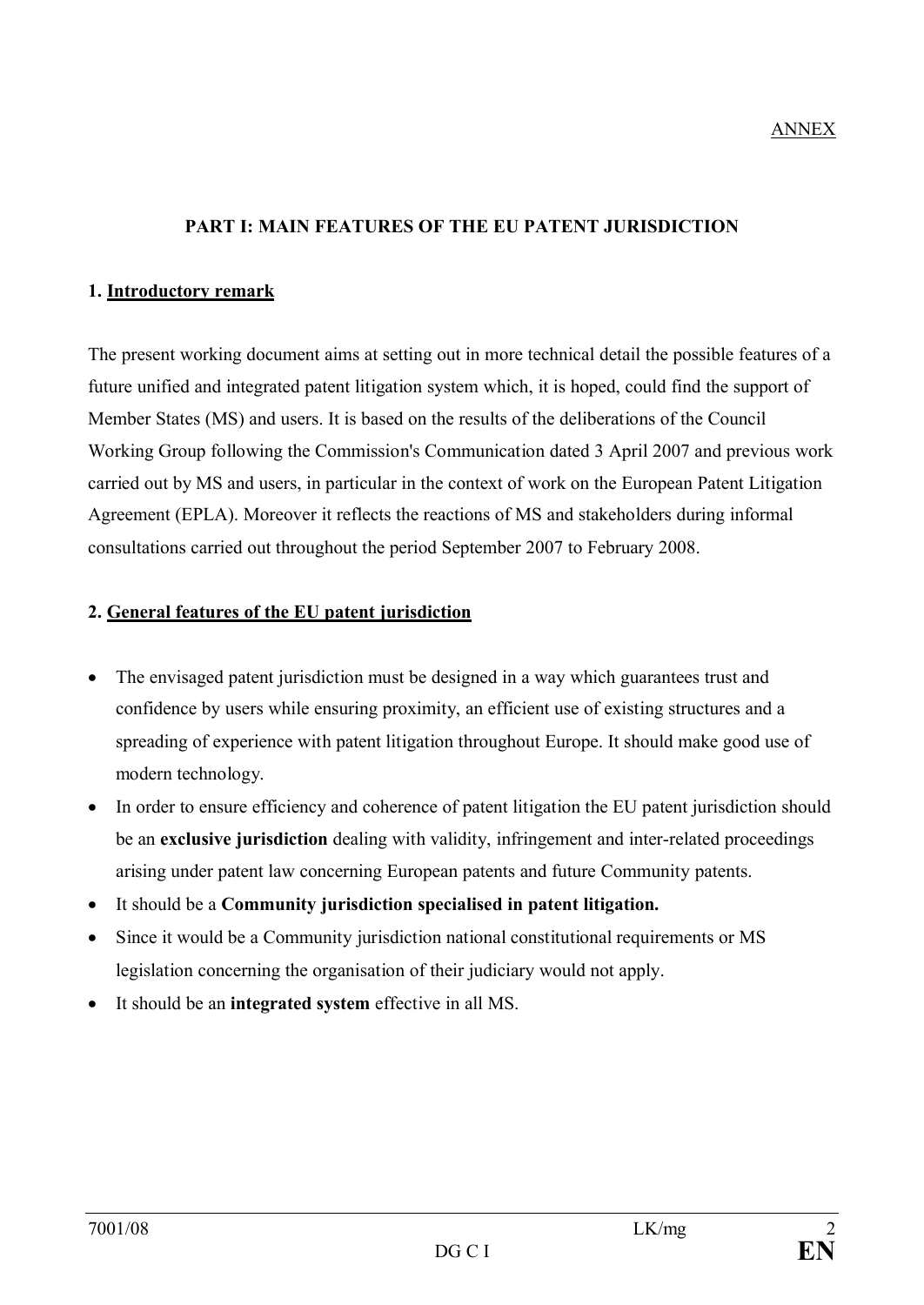- · It should comprise a **first instance** with local and regional divisions as well as one central division, a **second instance** and a **Registry**.
- · All divisions would form an integral part of a **unified Community jurisdiction** with **uniform procedures.**
- · All divisions would be specialised and distinct bodies. .The ECJ would, however, be able to ensure the uniformity of the Community legal order. For this reason a reference on points of law (cassation) to the ECJ should be foreseen. In order to avoid that parties systematically refer appeals to the ECJ, extending the length of the procedure unnecessarily, the ECJ should be entitled to grant the leave to appeal (certiorari).

# **3. First instance**

- · In order to guarantee a high degree of specialisation and expertise as well as proximity to the users, the first instance should comprise one **central division** and **divisions located in MS.**
- All divisions should provide for a high level of expertise and deliver expeditious and high quality judgments. Towards this end the Community would establish a specific training framework for patent judges (see below, under 19) and create a pool of experienced judges that could reinforce local and regional divisions where necessary (see below, under 10).
- · **First instance divisions** could be located in MS who wish to have such a division in their territory. MS would designate the seat of such divisions. The divisions concerned could use existing national infrastructures and existing courts could form the basis of local divisions of the Community jurisdiction.
- · More than one first instance division could be located in a MS if more than one hundred cases concerning European or Community patents per calendar year have been recorded in the respective MS during three successive years prior to the coming into operation of the Court system or thereafter. The maximum number of divisions per MS would be three.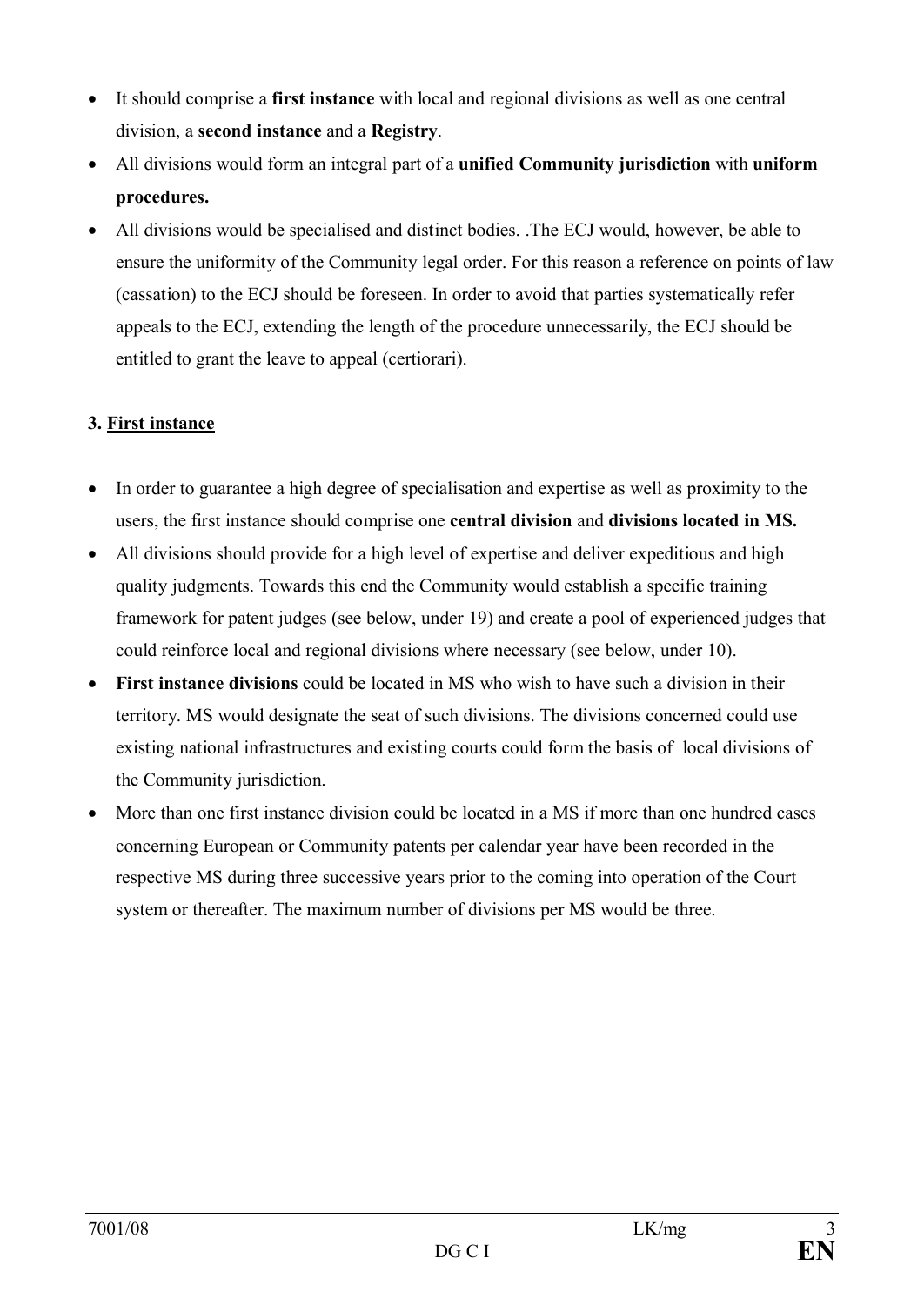- In the case a MS would not have a first instance division located in its territory or would not participate in a joint regional division (see below), the central division would be competent for cases related to its territory (for allocation of cases see below, under 5).
- All local and regional divisions as well as the central division should have, in principle, a multinational composition.
- · MS would be encouraged to share **joint regional divisions**. The Community could provide financial assistance for this purpose. Such regional divisions could be composed of judges from a **regional list of judges** and could sit at **multiple locations**, e.g. rotate between seats in the MS who share a regional division and hear cases at different seats as appropriate.
- · The first instance divisions would have **exclusive civil jurisdiction** in respect of:
	- actions for actual or threatened infringement or for a declaration of non-infringement;
	- direct actions or counterclaims for invalidity;
	- actions or claims for damages, other related issues and legal costs;
	- injunctions and provisional measures.

## **4. Relationship between first instance divisions at MS or regional level and the central division**

- The first instance divisions located at MS/regional level should have jurisdiction over infringement cases unless the **parties agree** to refer the case to the central division (for allocation of cases see below).
- · The central division should be hearing **direct actions concerning the revocation of patents,** actions for declaration of non-infringement and cases referred by divisions located at MS/regional level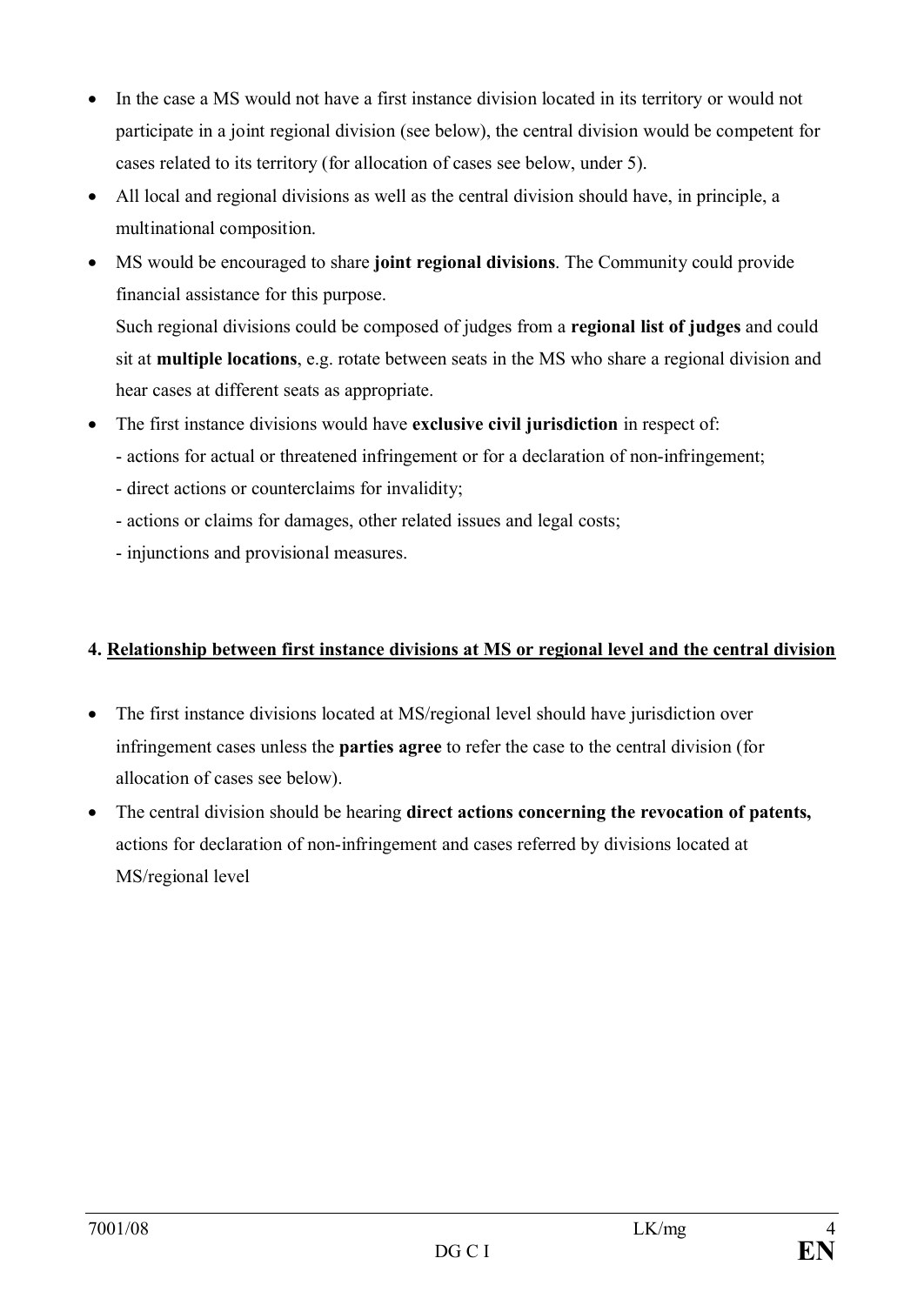- In the case of counter-claims for invalidity the first instance division located at MS or regional level concerned should rapidly assess whether the counterclaim is manifestly unfounded, or whether there is a likelihood that the counterclaim could be founded and that the patent could be revoked.
- · If the division considers that the counterclaim is manifestly unfounded, it goes ahead with the case. By contrast, if the division considers that the patent could be revoked either totally or partially it should, after having heard the parties, either involve a technical judge qualified in the field of technology concerned from the European pool of patent judges (see below, under 10) or stay proceedings and refer the case for a decision concerning the claim interpretation and validity to the central division or refer the entire case to the central division.

## **5. Allocation of cases**

- · The allocation of infringement cases should reflect the **basic principles of the Brussels I Regulation**. Consequently plaintiffs should be entitled to choose either the division of the MS (or regional division):
	- of the place where the infringement took place, or
	- of the place where the defendant is domiciled.
- · In the absence of a local or regional division with territorial competence for the MS where the plaintiff could bring an action the case could be brought before the central division.
- The same allocation should also apply to applications for injunctions which could be brought either at the place of infringement or the place of domicile of the defendant.
- In the case of infringements of the same patent(s) through related acts (such as manufacturing, importing or selling of the same product), but with different parties involved, it should be possible to sue all infringers concerned before one forum in order to avoid the risk of diverging judgments.
- · Parties should be entitled to agree to litigate before a division (at MS or regional level) of their choice or the central division.
- · For actions concerning invalidity see above.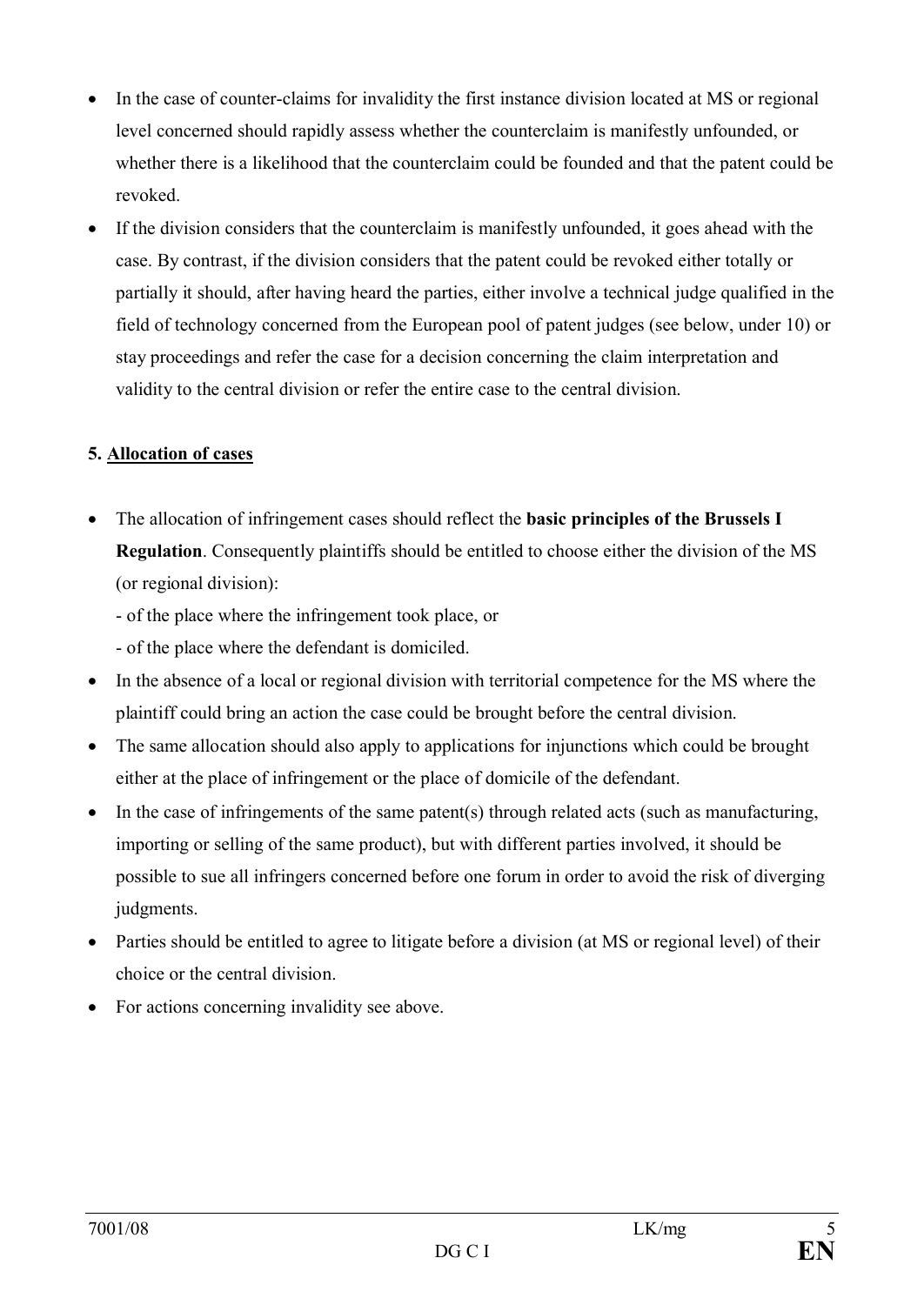### **6. Language of proceedings at first instance**

- · In cases before a **division at MS/regional level** the language of proceedings would be the official language(s) of the MS in question or the language(s) designated by MS who have set up a joint regional division.
- · **On grounds of convenience and fairness,** at the request of one of the parties and after having heard the other party, the division concerned may choose a different language of proceedings. Moreover, the division concerned would be entitled, to the extent deemed appropriate, to dispense with translation requirements for the patent and supporting documentation.
- · Parties should be entitled to **agree on the use of the language in which the patent has been granted**, subject to approval by the competent division. If the division does not approve the choice of the parties the case should be allocated to the central division.
- · In all cases before the **central division** the language of proceedings would be the language in which the patent has been granted.
- The parties should, before all divisions and at their request, be provided by the division concerned with interpretation to assist them in presenting and defending their case to the extent necessary. The creation of a European list of specialised patent interpreters and of a separate training framework financed by the Community (see bellow, under 18) could be explored.

# **7. Second instance**

- · A **second instance Court** would be created which would deal exclusively with appeals of judgements of the first instance divisions. It would be composed by judges with a high level of expertise in patent litigation (for qualifications and appointment of judges see below, under 11 and 12).
- · It could be created at the Court of First Instance with one or more specialized chambers or alternatively as a new distinct entity.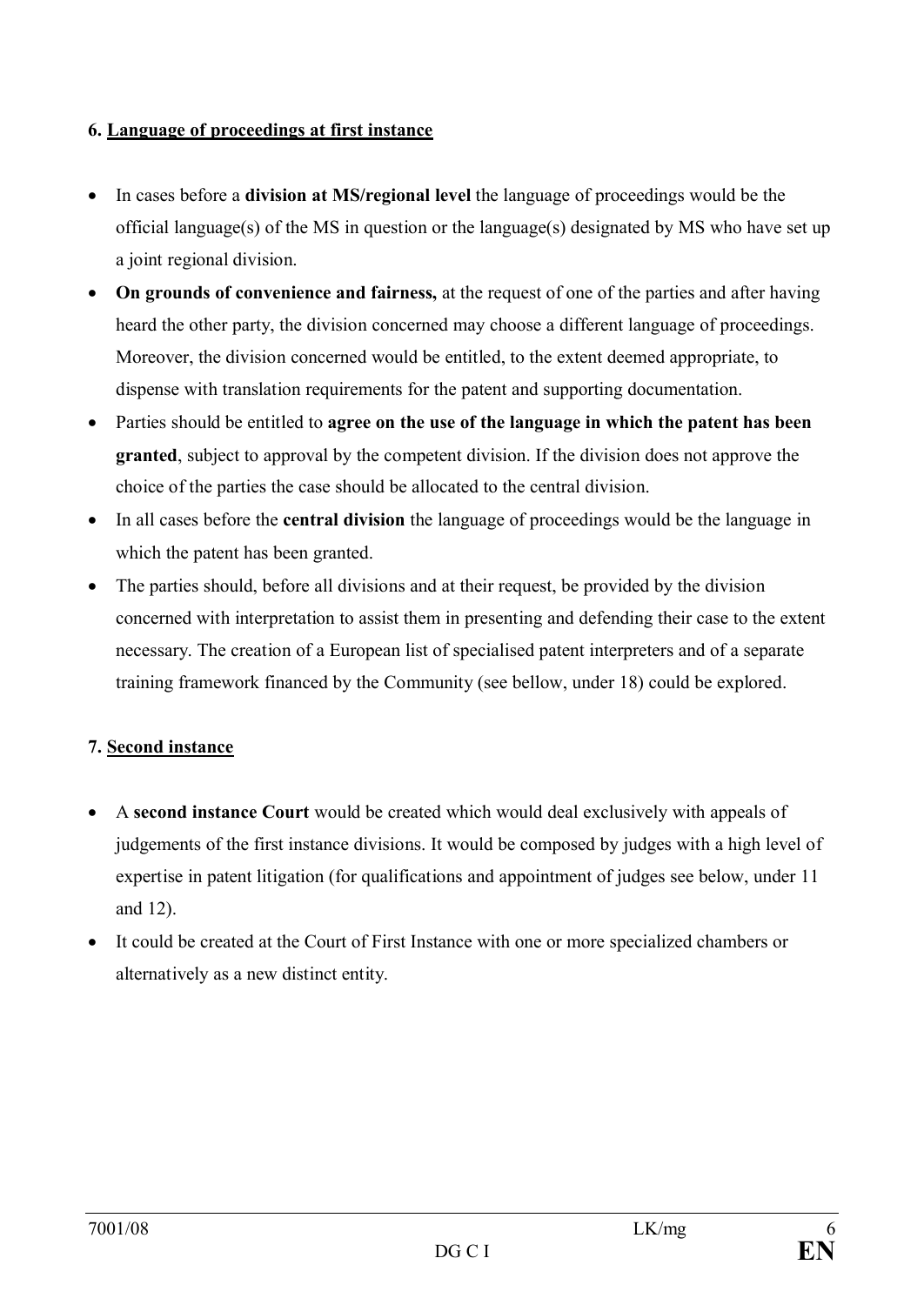- · Appeals might be based on points of law and matters of fact; new facts and new evidence might only be introduced if their submission by the party concerned could not reasonably have been expected during proceedings at first instance.
- An appeal shall have suspensive effect unless the first instance division or the second instance court decides otherwise.
- · The **language of proceedings** at second instance would be the language of proceedings used at first instance. However, in exceptional cases and to the extent deemed necessary, the Court, subject to agreement by the parties, may choose a different language for the whole or part of the proceedings. Parties should be entitled to agree on the use of the language in which the patent has been granted as language of proceedings. At their request they should also be provided with interpretation at oral hearings in order to assist them in presenting or defending their case.

### **8. Further review**

In order to ensure the uniformity of the Community legal order decisions of the second instance Court could be reviewed by the ECJ. For this reason a reference on points of law (cassation) to the ECJ should be foreseen. In order to avoid that parties systematically refer appeals to the ECJ, extending the length of the procedure unnecessarily, the ECJ should be entitled to grant the leave to appeal (certiorari). Review procedures should not have a suspensive effect.

### **9. Composition of the divisions**

- Experience in patent litigation is a conditio sine qua non for high quality judgments and for the building of trust of users in the system. Experience cannot be acquired by training alone but has to be obtained "on the job". For this reason it is imperative that the composition of the divisions is balanced, and that less experienced judges work alongside more experienced colleagues.
- · The panels of local first instance divisions should normally consist of three judges, two from the MS concerned and one from the European pool of patent judges. The two national judges would serve as **permanent members** of the local division.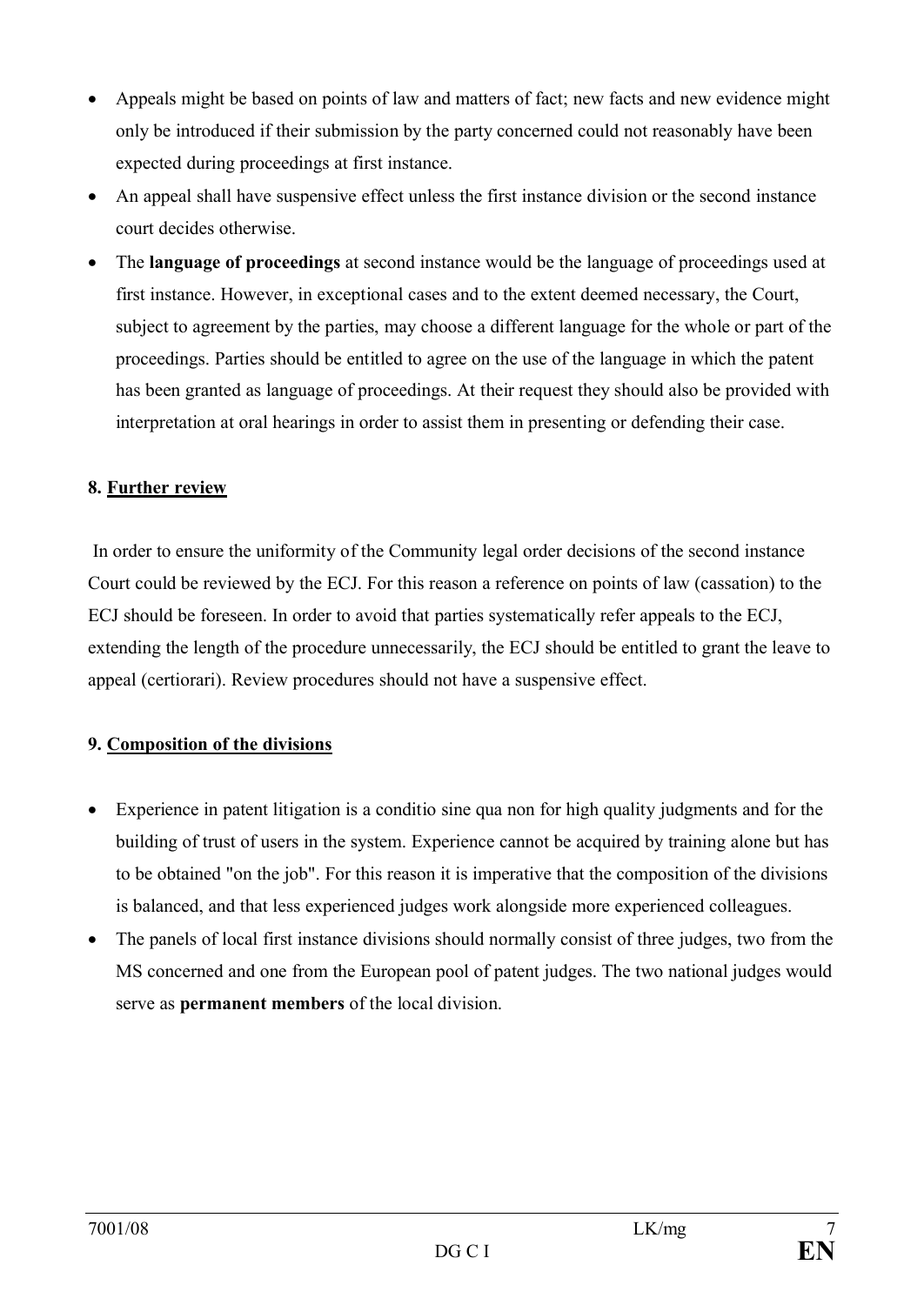- · Regional divisions should be composed of panels consisting of three two judges chosen from a regional list of judges and one from the European pool of patent judges.
- The central division should be composed of panels consisting of three judges. An additional chamber of the central division would be set up each time when, during a period of three successive years, more than seventy first instance cases concerning European or Community patents per calendar year have been recorded at the central level.
- The involvement at first instance of judges from the European pool of patent judges should make good use of modern communication technologies such as video conferencing.

# **10. European pool of patent judges**

- · A **pool of patent judges** would be created at Community level. The purpose of the pool would be to provide reinforcements for local and regional divisions and to spread knowledge and experience throughout the Community.
- This pool should consist of legally and technically qualified judges. Technically qualified judges should be appointed for each **field of technology.**
- The pool should include permanent judges from the local, regional and central divisions.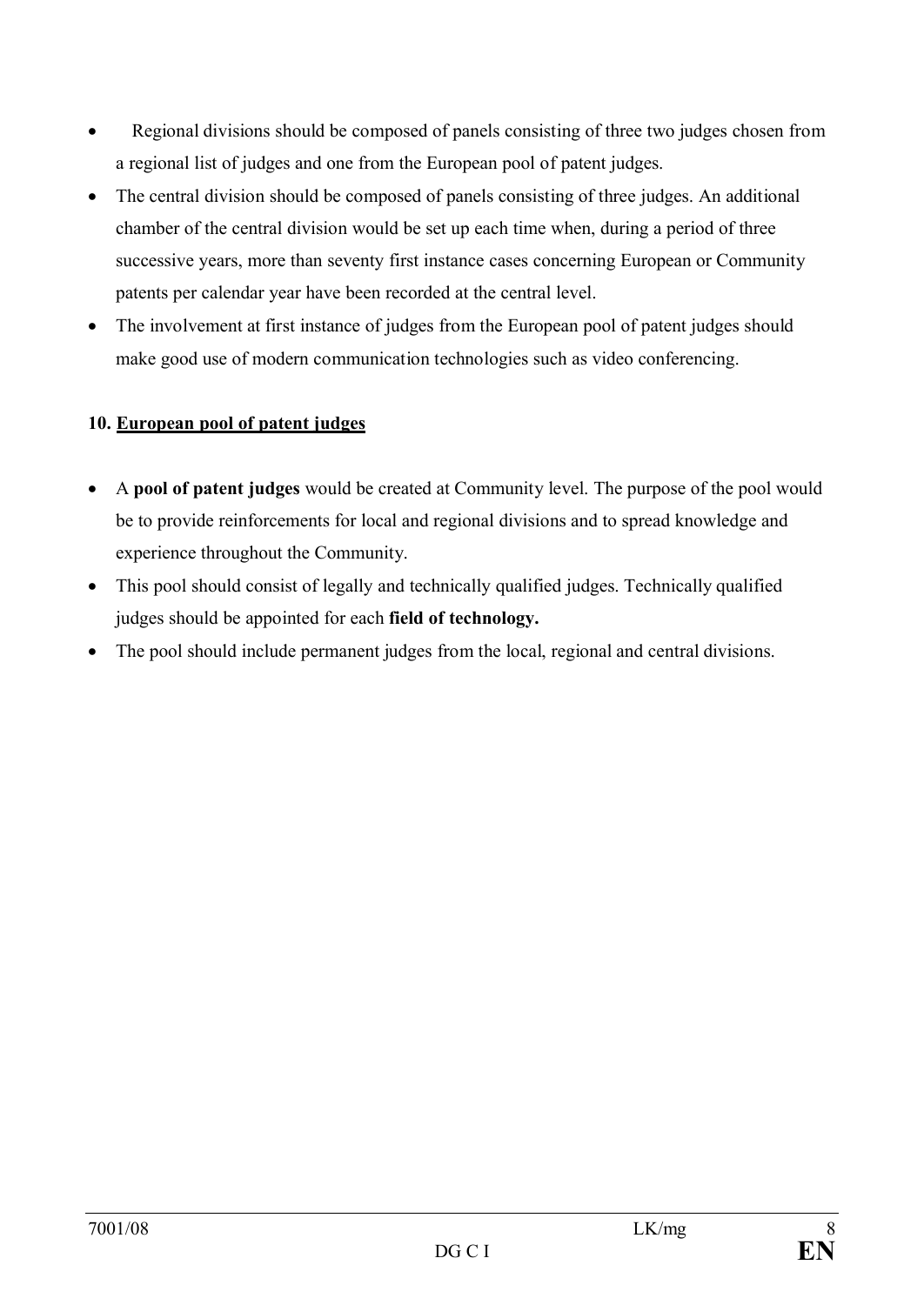### **11. Specialisation and technical expertise of judges**

- It is of upmost importance that the judges of all divisions shall have a proven knowledge and experience in patent litigation. Where necessary training should be provided under the **EU training framework** (see below, under 19). Internships of less experienced judges and judges in training should be stimulated as much as possible, in particular during the transitional period. The panels of the central division of the first instance and the second instance should be composed of mixed chambers of **legally and technically qualified judges** (two legally and one technically qualified judges for the central division, three legally and two technically qualified judges for the second instance).
- · **Technically qualified judges** would have university diplomas in scientific or technical disciplines and appropriate knowledge in patent law and litigation. Where necessary, training could be provided under the EU training framework (see below, under 19). In each chamber legally qualified judges should be in majority (i.e. two out of three or three out of five).

## **12. Judicial independence, impartiality and appointment procedure for judges**

- · Judges could be recruited amongst members of the EPO or national offices' Boards of Appeal, patent judges, European patent attorneys, etc.
- · The judges would have to guarantee **judicial independence** and **impartiality**. In particular, members of the Boards of Appeal of the EPO should not be eligible to serve in parallel to their functions as members of the Boards of Appeal as a judge of the EU patent jurisdiction.
- The exercise of the office of a Community judge would however not exclude the exercise of **other judicial functions at the national level.**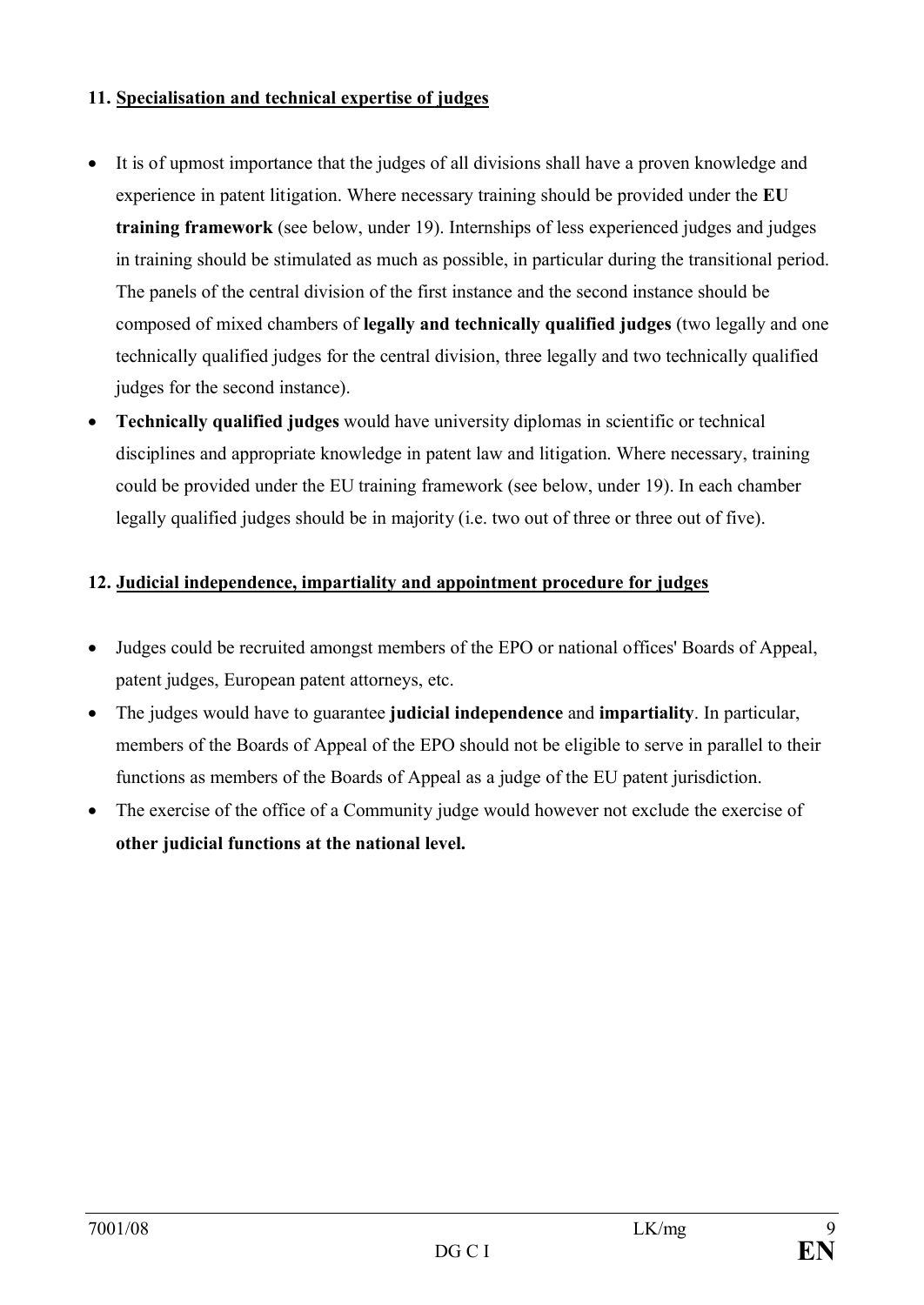- · All judges of the EU patent jurisdiction would be **appointed** by the Council, acting unanimously, following consultation of an advisory committee which shall be set up for this purpose.
- · The **advisory committee**, chosen from among the most experienced patent practitioners of recognised competence and appointed by the Council, should prepare lists of suitable candidates for appointment as judges of the EU patent jurisdiction.
- · Only candidates with proven experience in patent law could be considered as suitable for appointment.

# **13. List of experts**

- · A **list of technical experts** would be created at Community level. Such experts would provide the judges and the parties with complementary expertise in all fields of technology. The technical experts would have to guarantee independence and impartiality. They could be university researchers, experts from IP offices or other experienced practitioners.
- If the first instance divisions and the second instance decide to make use of experts, they should normally refer to the Community list of experts. The litigants would however remain free to involve other experts.
- The list of the experts concerned should be established by the advisory committee (see above, under 12).

# **14. Registry**

- For reasons of efficiency and transparency, all cases at first and second instance should be recorded by a Community registry, attached to the central division.
- · All divisions would immediately have to notify each case to the registry.
- · At the request of a local or regional division the registry would **allocate judges from the pool** of European patent judges to the division concerned on the basis of their technical expertise, linguistic skills and proven experience.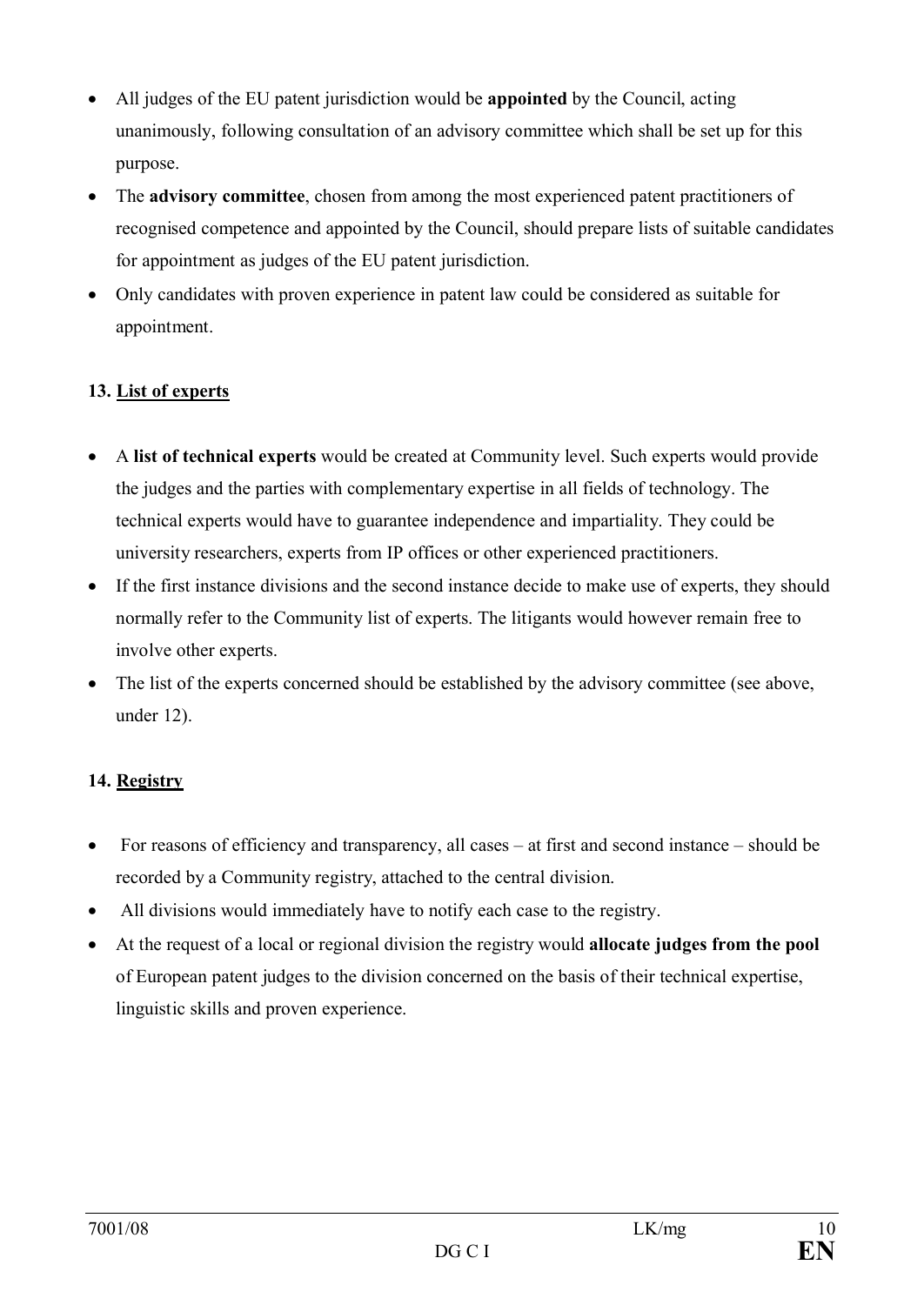### **15. Rules of procedure**

- · Since the suggested system would constitute a fully fledged Community jurisdiction (however with some degree of decentralisation and local presence in MS) it is suggested to provide for uniform rules of procedure.
- · The rules of procedure should take account of the **Enforcement Directive** and should also reflect the work carried out in the context of the preparation of EPLA, such as the **Second Venice Resolution**, dated 4 November 2006, of the European Patent Judges Association relating to the rules of procedure of a European Patent Court.
- Such rules should ensure expeditious and high quality judgments. Moreover they should provide for cost effectiveness of procedures and thus facilitate access to justice, in particular for SMEs.

## **16. Patent arbitration and mediation centre**

In order to promote the idea of a time and cost effective alternative to traditional litigation and considering the need of increasing specialisation in dispute resolution concerning patents the possibility for setting up a new mechanism for arbitration and mediation of patent disputes at Community level should be explored. This mechanism would involve a list of Community mediators and arbitrators, as well as a European code of conduct for patent mediators and arbitrators, and would not deal with invalidity cases.

The establishment of such a mechanism (in addition to those existing outside the Community framework) could ensure proximity and better accessibility for SMEs. A patent arbitration and mediation centre could deal in particular with disputes concerning patent licence fees. It goes without saying that any arbitration and mediation system shall be voluntary and not mandatory for the parties. If the parties agree to arbitration, the legal effect of the Arbitration Centre between the parties would be similar to decisions of the first instance divisions. Financial contributions by the Community to the funding of such a centre could be considered. The utilization of state of the art electronic tools should be guaranteed.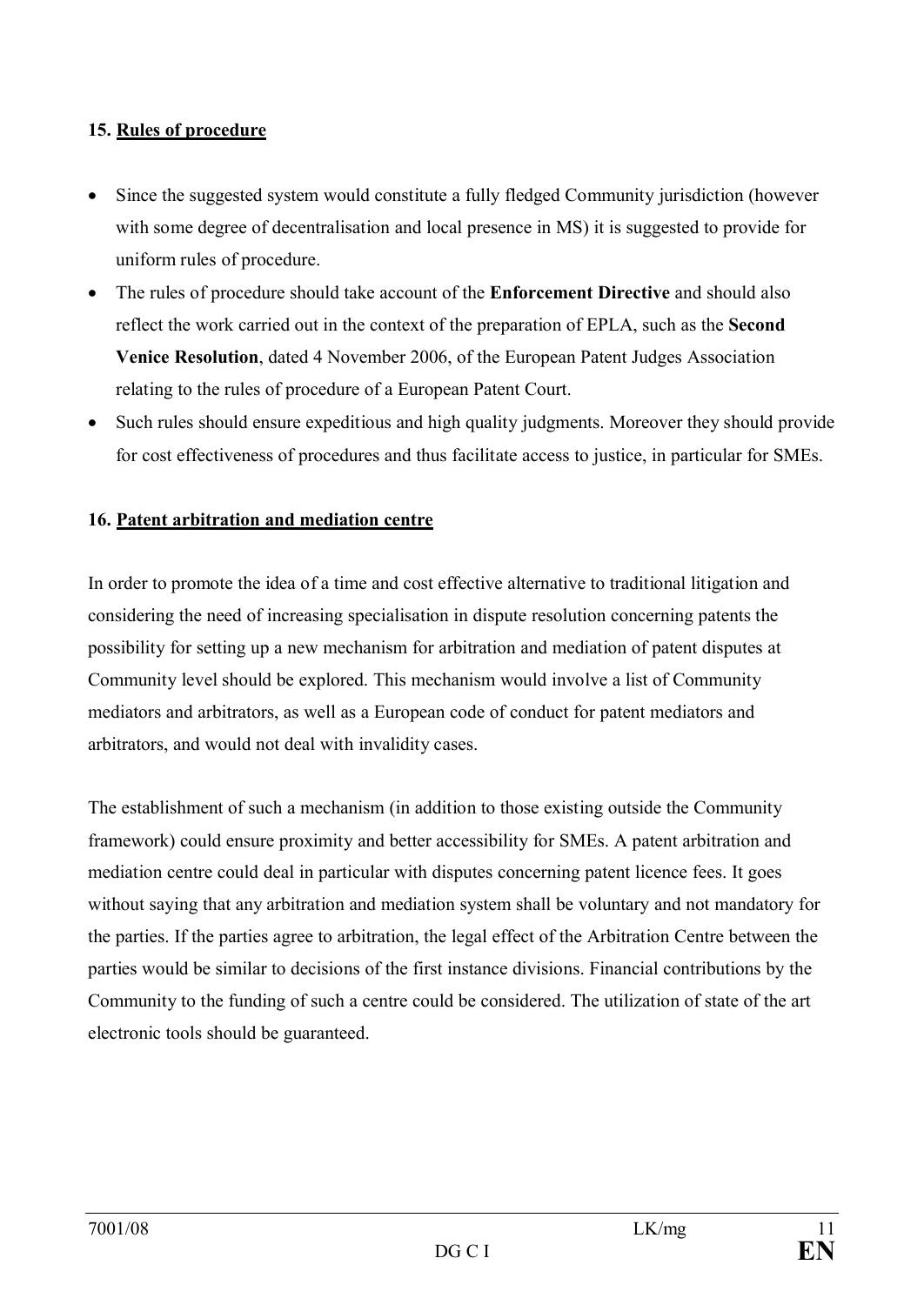### **17. Decisions with EU-wide effect**

In order to take full account of the European or Community dimension of an integrated patent litigation system, the competent jurisdiction (MS/regional or central divisions) should in particular be entitled, with effect for the entire territory of the EU (for Community patents) or with effect for the territories which have been designated in a patent application and for which patent protection is in place (for European patents):

- to grant preliminary injunctions;
- to award damages;
- to revoke a patent.

### **18. Budgetary and cost issues**

- · **Operational costs of divisions at MS level** should be borne by MS. However, initial costs required for the establishment of such divisions, costs incurred as a result of participation of judges from the pool of patent judges and costs related to the introduction of state of the art electronic tools facilitating participation of such judges should be borne by the Community budget.
- · **Costs incurred at the central division** (first instance) should be borne by the Community budget as should be the operational costs at second instance level.
- · The Community would contribute to the operational costs of **regional first instance divisions** set up jointly by two or more MS, which operate at a cross-border level.
- · The Community would contribute to the **additional expenditure** (interpretation services, travel expenses, accommodation, daily allowances) incurred by the participation of members of the Community patent judges pool on the bench of first instance divisions set up at MS/regional level.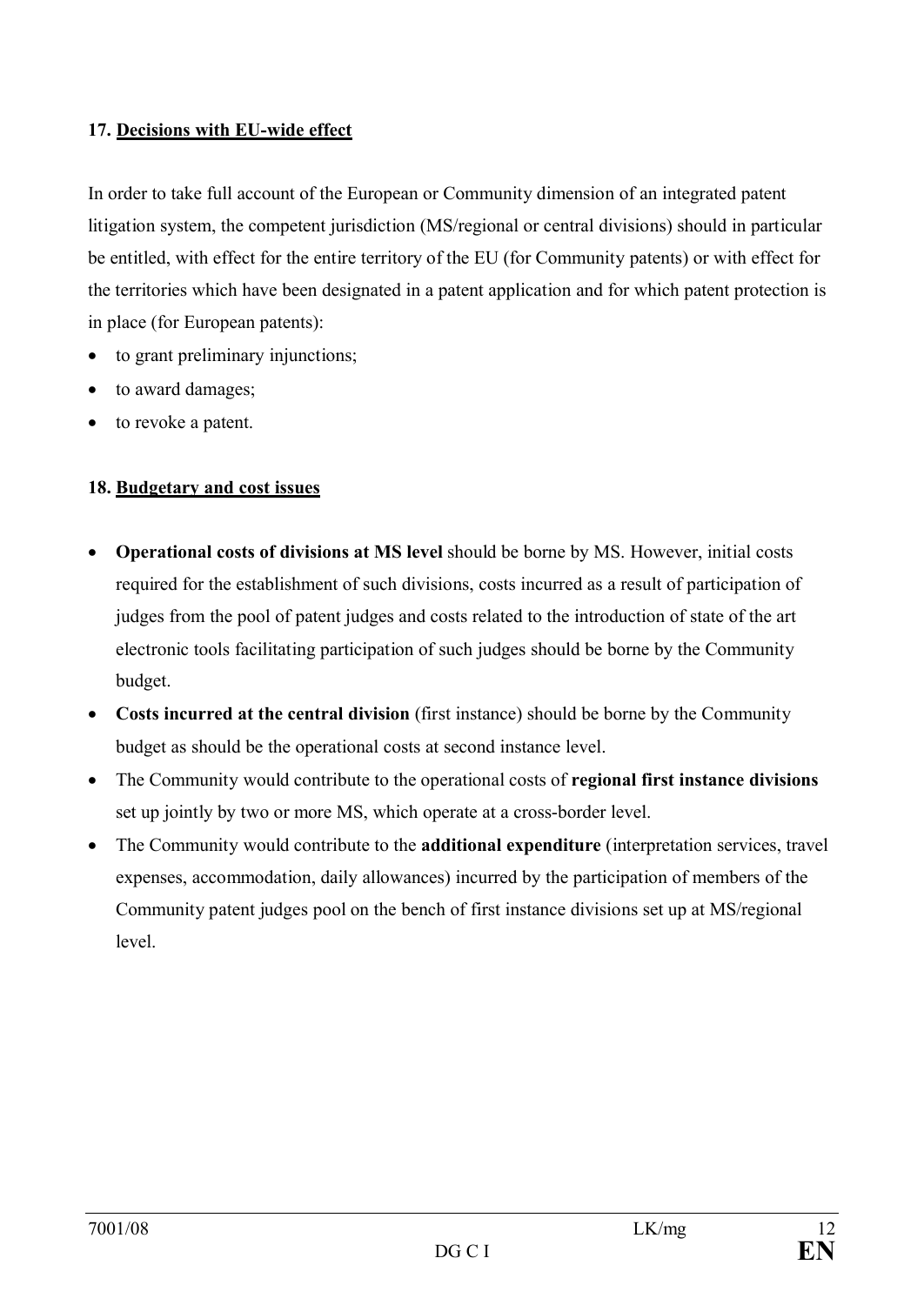- The Community could also contribute to the costs of providing simultaneous interpretation in order to assist the parties at oral hearings.
- · A **specific budgetary line** would be created in order to cover the intervention by the Community in the financing of the operational costs of the EU patent jurisdiction.
- · Appropriate **court fees** would be charged for the proceedings. The amount of such fees would be fixed at a level ensuring a right balance between the principle of fair access to justice and an adequate contribution of the parties for the services rendered by the courts. Fees should be set at Community level.

# **19. Training framework**

- · A **training framework** for patent judges should be set up at Community level in order to improve and increase available patent litigation expertise and to ensure a broad geographic distribution of such specific knowledge and experience.
- In addition regular meetings of patent judges should be organised with a view to providing for a forum for the exchange of views and debate on issues of patent law. The objective of such meetings would be to promote coherence and consistency of case law.
- · The Community would provide a budget line for funding such a **training framework**.
- The training framework would reflect best practices in MS and focus on gaining practical experience. Towards this end it would involve **internships** in the patent judiciary of other MS already having substantial levels of patent litigation activity.
- · The training framework should be set up well **before the coming into operation** of the EU patent jurisdiction in order to guarantee that once the EU patent jurisdiction becomes operational, all divisions dispose of specific knowledge and expertise.

# **20. Jurisdiction of national courts during a transitional period**

· **During the first three calendar years** after the EU patent jurisdiction has become operational proceedings for infringement or revocation of European patents might still be initiated before national tribunals or other competent MS authorities having jurisdiction under national law.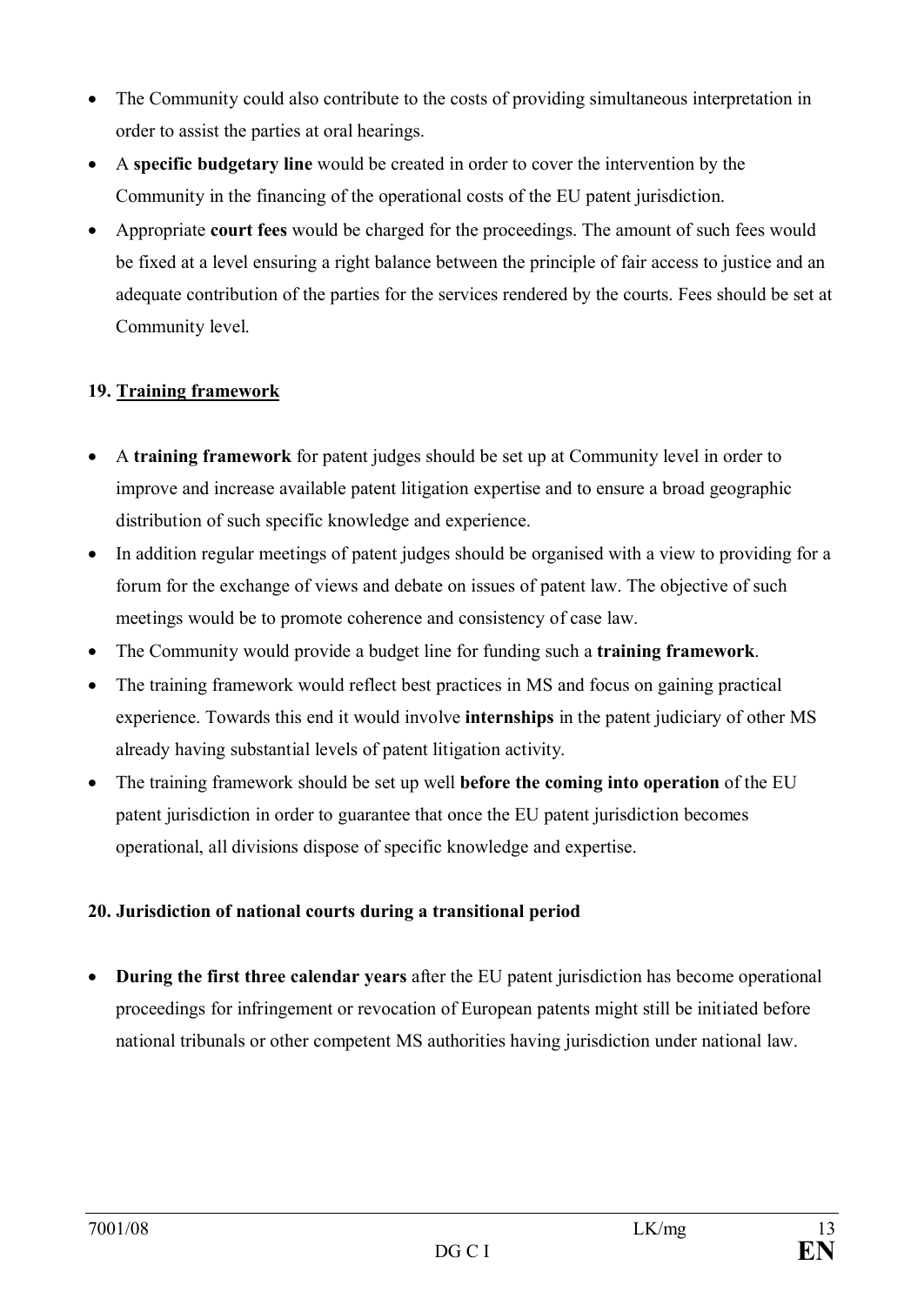- Any proceedings pending before a national tribunal at the end of the transitional period should continue to be subject to the transitional regime.
- The transitional period as such should be kept short for reasons relating to the efficiency of the system which relies on a critical mass of cases being processed. However, it could be explored whether patentees should be given, for European patents granted prior to the date the EU patent jurisdiction has become operational, the possibility to opt out of the system. Such derogation from the exclusive nature of the jurisdiction would require that opt-outs are notified to and published by the Registry before expiry of a cut-off date.
- It could be also explored whether during the transitional period local divisions in those MS having hitherto little experience in patent litigation should in all cases involving parties from more than one MS or affecting the territories of more than one MS be composed of one national judge and two judges from the European pool of patent judges (one technically and one legally qualified). This would further increase trust of the users, encourage them to bring cases before local divisions and help to enhance spreading of experience with patent litigation across Europe.

 $\frac{1}{2}$  ,  $\frac{1}{2}$  ,  $\frac{1}{2}$  ,  $\frac{1}{2}$  ,  $\frac{1}{2}$  ,  $\frac{1}{2}$  ,  $\frac{1}{2}$  ,  $\frac{1}{2}$  ,  $\frac{1}{2}$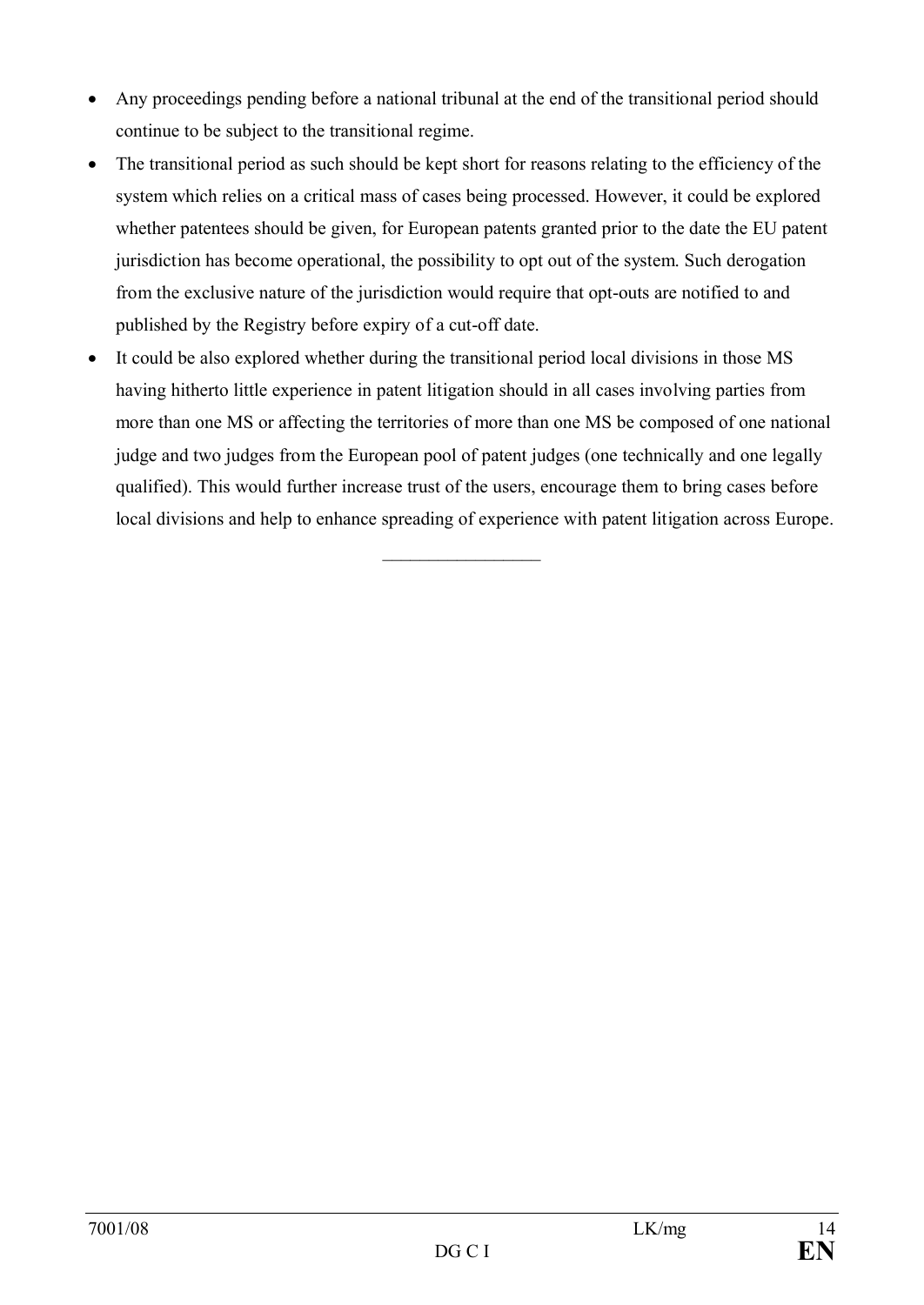### **PART II: REMEDIES, PROCEDURES AND OTHER MEASURES**

### **Introduction**

The proposed EU-Patent Jurisdiction ("the Court"**<sup>1</sup>** ) would constitute a Community jurisdiction with uniform remedies and procedures. This document presents an outline of the remedies, procedures and other measures that the first and second instances of the Court could apply.

The rules should be tailor-made for patents and ensure expeditious and high quality decisions, striking a fair balance between the interests of right holders and other parties. Moreover, they should provide for cost-effectiveness of procedures and thus facilitate access to justice, in particular for SMEs.

The future rules should to a great extent be based on Directive 2004/48/EC of the European Parliament and the Council of 29 April 2004 on the enforcement of intellectual property rights (OJ 2.6.2004, L 195/16) and on the work carried out in the context of EPLA, in particular the draft European Patent Litigation Agreement (EPLA, version 7.12.2005); the draft Statute of the European Patent Court (version 9.9.2005) and the Second Venice Resolution of the European Patent Judges Association relating the rules of procedure of a European Patent Court (4 November 2006).

This working document does not contain an exhaustive list of issues but addresses basic features which are relevant for patent litigation and require an early discussion. The main principles of the remedies and procedural rules should be set out in the legal instrument creating the EU Patent Jurisdiction. However, more detailed rules of procedure and the practical organization of proceedings (including case management) will have to be laid down at a later stage in separate rules of the Court pursuant to the procedure provided in the legal instrument..

<sup>&</sup>lt;sup>1</sup> General term "the Court" is used without prejudice to the outcome of this discussion on the first part of this paper.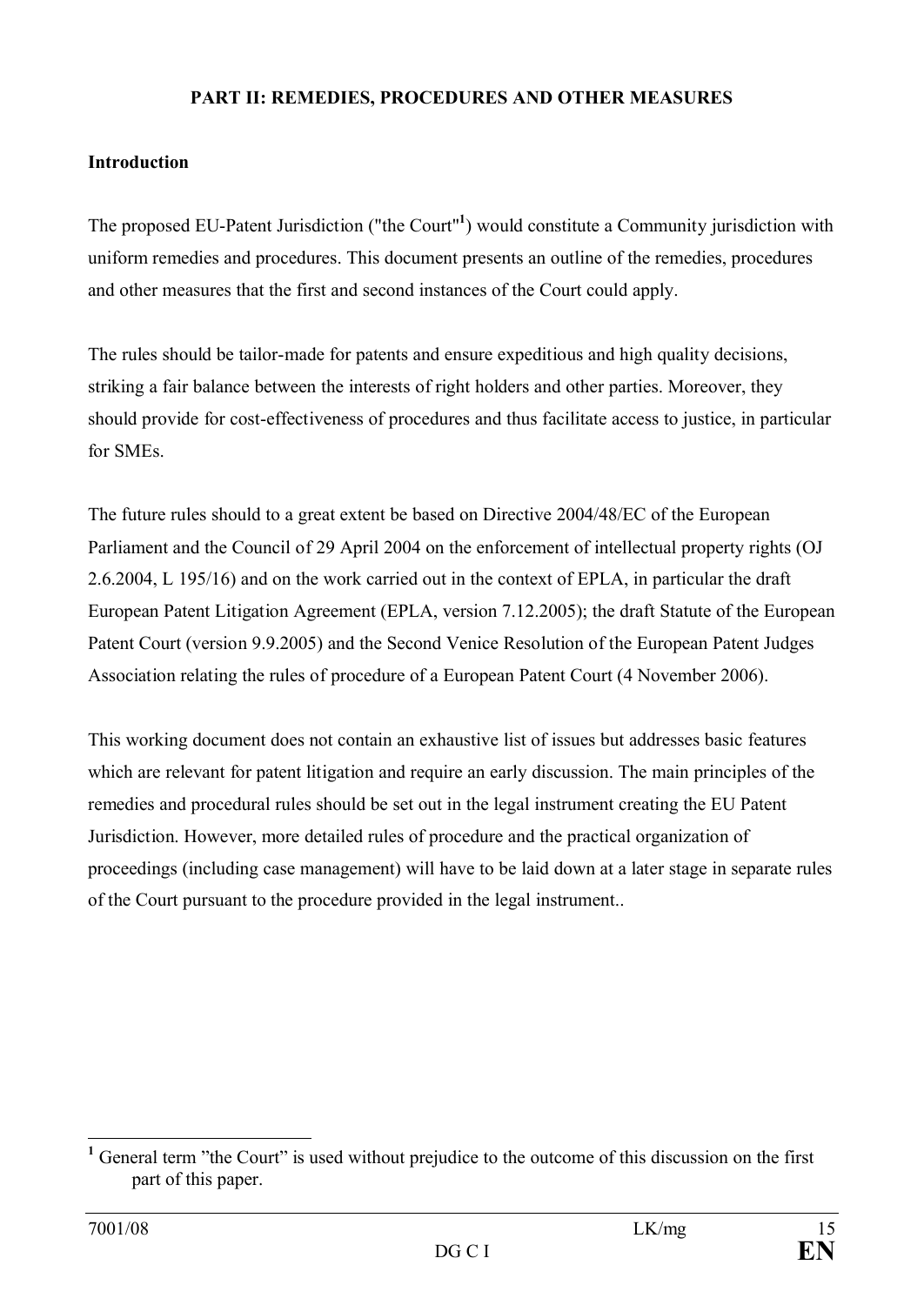## **1. General**

The divisions of the Court should deliver high standard work in all phases of the proceedings. The rules should be appropriate for the speciality of patent litigation. The Court must deal with cases in ways which are proportionate to their importance and complexity. To this end the judges need to dispose of a variety of necessary instruments adapted to the specificities of patent litigation and containing an appropriate level of flexibility.

A basic feature should be that the Court must be able to work rapidly and within certain deadlines. This requires that the panels and individual judges respect strict internal working methods. But parties also have a responsibility. They should put their best case forward as soon as possible, and the Court should not grant extensions of time limits without good cause. Therefore, clear rules should be developed about active case management. While respecting the autonomy of the parties, these rules should increase litigation efficiency and should avoid that parties unnecessarily delay the procedure.

The rules should strike a fair balance between the interests of patent holders and other parties. They should be effective and dissuasive but also fair and equitable and not be unnecessarily costly, and take account of the need to facilitate access to the Court for SMEs. In order to take away fears that the creation of an EU-wide court would increase unfair litigation, the rules should be designed and applied in such a manner as to avoid the creation of barriers to legitimate trade and to provide for sound safeguards against their abuse. The Court must guarantee that these rules are not used in an unfair way and in particular not distort competition.

The proceedings need to be open to the public unless the Court decides to make them confidential in the interest of the parties or in the general interest of justice or public order.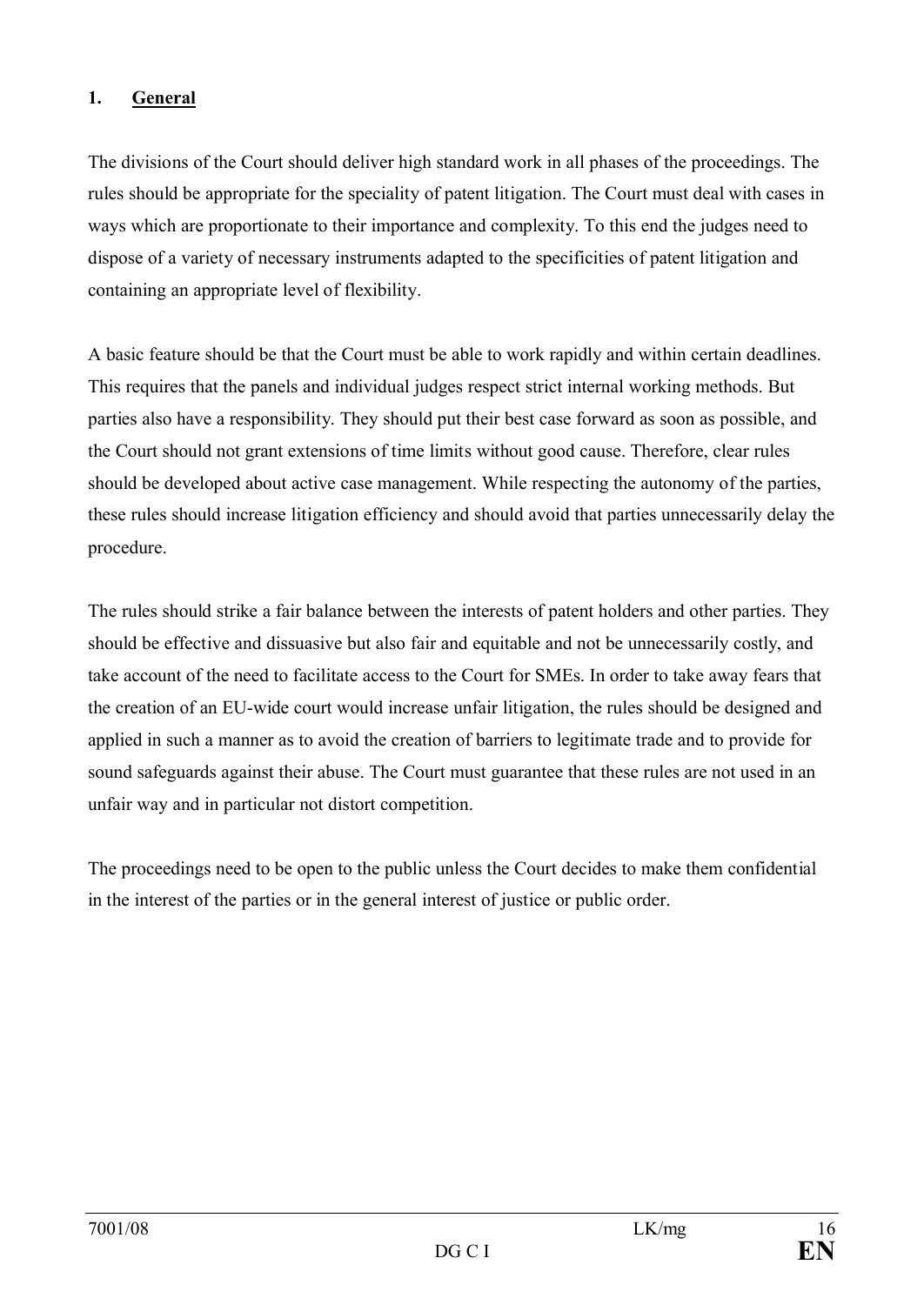### **2. Remedies**

## **2.1 Evidence**

Obtaining evidence about the other party's product or process is often crucial, especially when the right holder tries to prove infringement. It needs to be reflected what the approach of the Court should be on particular means of evidence.

In proceedings before the Court it is for a party to present and for the Court to order and to conduct the taking of evidence. The means of giving or obtaining evidence should in particular include the following:

- hearing the parties
- requests for information
- production of documents
- hearing witnesses
- opinions by experts
- inspection
- comparative tests or experiments
- · sworn statements in writing (affidavits).

The main rule should be that any party must offer proof for the facts stated, if these facts are disputed. The parties are dominus litis of the procedure; however, the Court has an active role in conducting the procedures. The Court should be free to disregard any statement of fact for which no proof is offered.

The Court should be able, if necessary, to order a party to offer a proof. In infringement cases, the evidence is usually to be found under the control of the infringer (manufacturer or distributor). The main rule should therefore be that the Court may order the production of specified evidence which lies in the control of the alleged infringer. Such orders should not result in an obligation of selfincrimination. Under certain conditions it should even be possible for the Court to order a third party to produce specified and relevant evidence. When there are good reasons to expect that evidence would be destroyed, the Court should be able to order the preservation of evidence.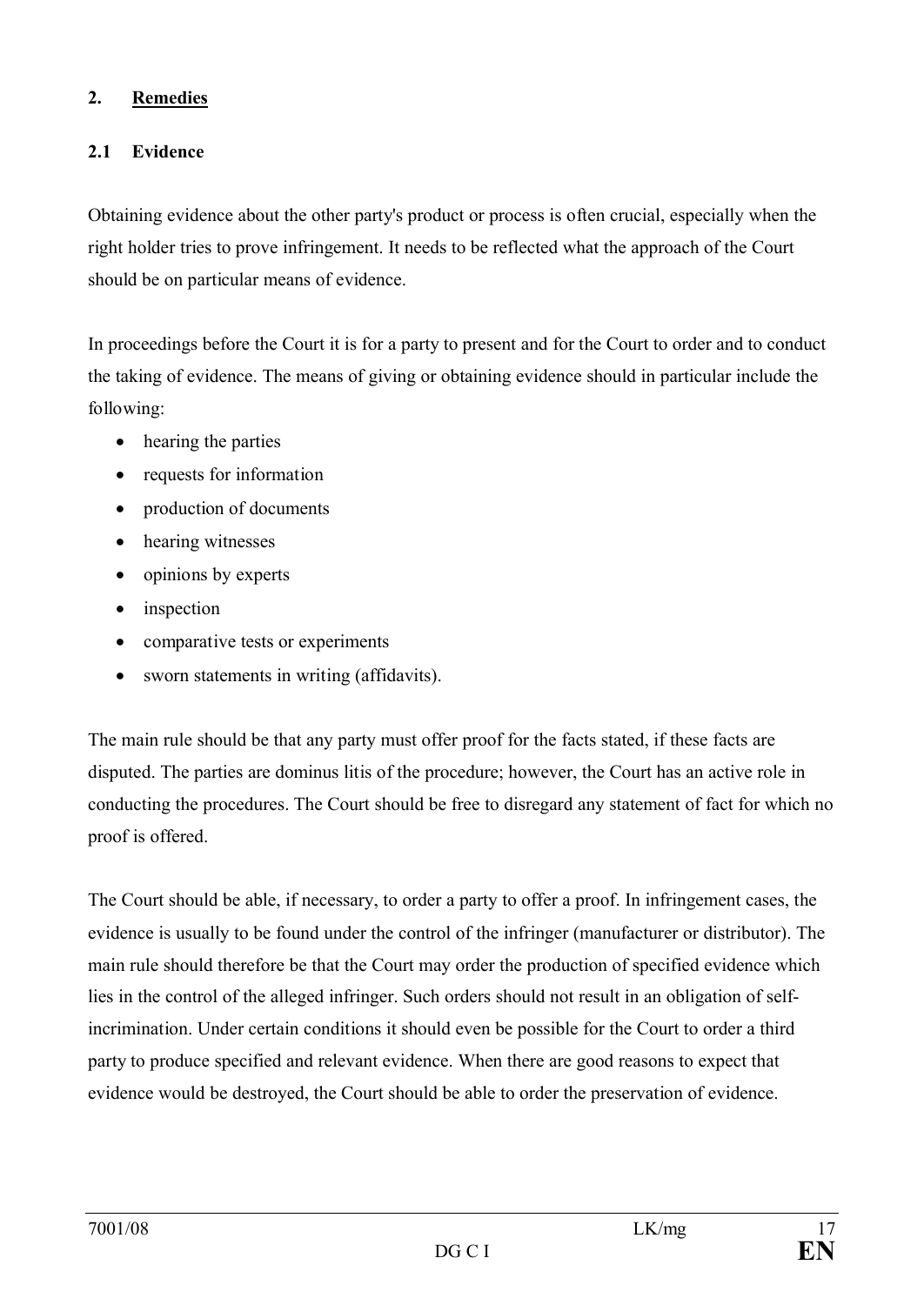But the interests of the defendant need to be adequately protected. "Fishing expeditions" must be avoided and the production of evidence should, for example, be subject to the protection of confidential information. If the orders would affect third parties, their interest should be taken into account and they should, for instance, be given the opportunity to submit observations.

The Court could be given the authority to order the inspection of commercial premises to permit the search for goods, materials, devices, etc. These inspections should be carried out by a person appointed by the Court who is qualified for such tasks under national law, such as a "huissier" in France or a "Gerichtsvollzieher" in Germany. MS would have to notify to the registry which persons should be qualified to carry out these inspections in their respective territory. In this context, the Court could accept that a detailed description or a sample of the "evidence" may be considered sufficient proof for the whole. However, adequate safeguards must ensure the protection of confidential information such as business secrets. The requesting party should not be present but only represented by an independent professional practitioner, such as lawyer, at the inspection of the premises of his opponent. The name of such representative of the requesting party have to be specified in the Court's order. This procedure, known in patent law as *saisie-contrefaçon*, is an example of good practice which already exists in certain MS. It would enable proof of infringement to be brought very efficiently and at a moderate cost.

Witnesses should where necessary be heard by the Court in person but statements could in appropriate cases be provided by means of affidavit. It is for the Court to appreciate whether such affidavit provides sufficient proof. Witnesses could at the request of one of the parties and to the extend deemed necessary by the Court be put to cross-examination. The Court would decide whether or not a certain question is allowed and has to be answered.

The Court should at any time be entitled to appoint experts in order to provide expertise for specified technical aspects of the case.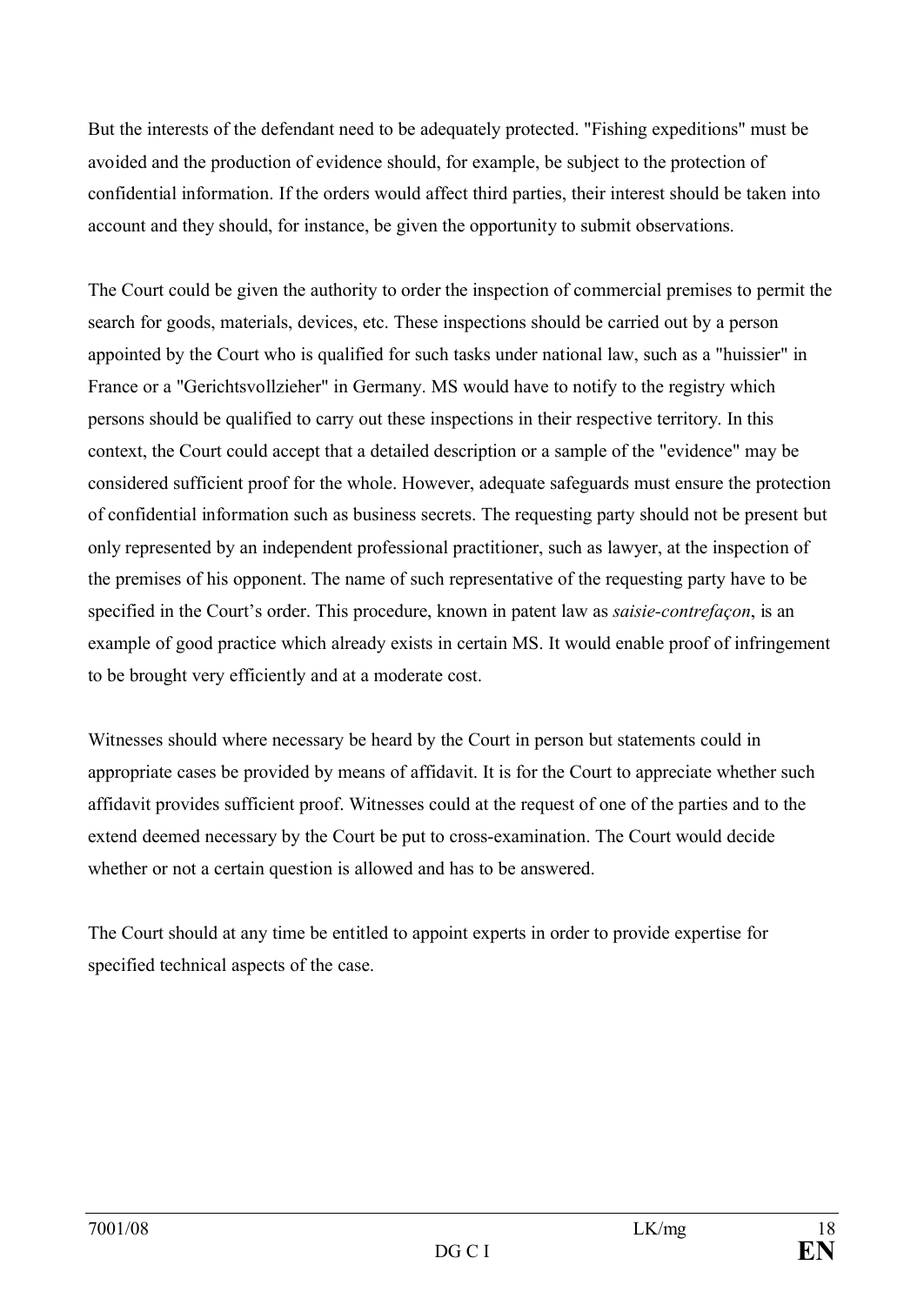## **2.2 Injunctions**

The possibility to take quick action against alleged patent infringements is extremely important for the right holder. It should be possible to obtain injunctions very rapidly and the Court should be authorized to grant injunctions with legal effect in the whole EU. However, in order to strike a fair balance the applications for these measures should be subject to safeguards to protect the alleged infringer.

Interlocutory injunctions should stop any impending infringement, or forbid the continuation of the alleged infringement. The Court could also order the seizure of the goods suspected of infringing a patent right so as to prevent their distribution within the channels of commerce. When the recovery of damages is likely to become difficult or impossible, the Court could be authorized to order the seizure of property of the alleged infringer. If strictly necessary, this could include the blocking of his bank accounts. Another essential tool for the proprietor would be that the Court orders a party to refrain from removing assets beyond the jurisdiction of the Court so as to frustrate a judgment *(freezing order*, or *Mareva injunction)*.

An important safeguard should be that injunctions may only be granted if the right holder provides adequate evidence to substantiate his claim. The party who seeks the injunction should in principle make full and frank disclosure of the case given the risks for the defendants. The injunction may also be subject to the lodging of adequate guarantees (including financial guarantees) by the applicant to ensure any compensation of the prejudice suffered by the defendant if in proceedings on the merits the claims are subsequently judged to be unfounded. The applicant needs to institute proceedings leading to a decision on the merits of the case within a reasonable interval. Special safeguards should be built in when the Court issues an order without the other party having been heard (*inaudita altera parte*). In such situations, for example, the defendant should have the right to request a review of the order, including the right to be heard.

Injunctions should be based on the principle of equity and judges should have discretion to weight the interests of all the parties and avoid possibilities of abuse. Judges should for example be able to take into account the prejudice of the defendant if the products in question are removed from the market as well as the fact that the applicant does not manufacture or commercialize competing products, but is only looking for royalties.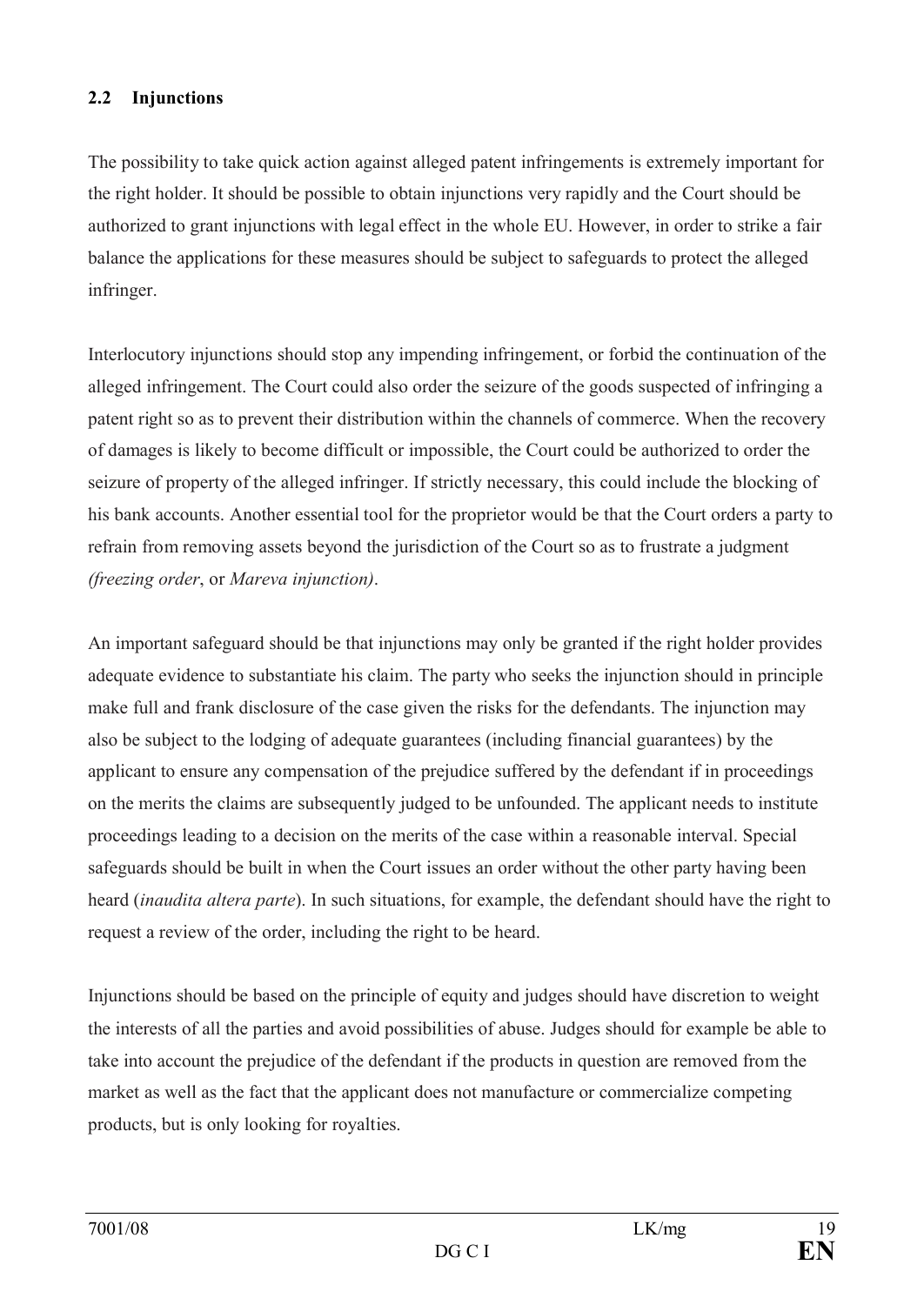### **2.3 Damages, legal costs and periodic penalty payments**

Once the Court confirms that a patent right has been infringed, the right holder would be entitled to receive damages as a compensation for the prejudice actually suffered.

The Court should have two ways of setting the specific level of damages. Firstly, it could take into account all appropriate aspects for the compensation of the prejudice, such as unfair profits made by the infringer and/or lost profits if the patentee can show that he lost sales as a result of the defendant's infringing sales. It could also take into account elements other than economic factors, such as the moral prejudice caused to the right holder. Secondly, the Court could set the damages as a *lump sum* on the basis of certain elements. A *lump sum* should, in order to be dissuasive, be at least the amount of the royalties or fees which would have been due if the infringer had requested authorization to use the patented invention in question. The infringer should not benefit from the infringement.

These methods do not contain a specified upper limit. It should however not be the aim to introduce an obligation to provide for punitive damages. This is in conformity with common practice in EU patent litigation.

The legal costs and other expenses incurred by the successful party such as costs for expertise or research should, as a general rule, be borne by the unsuccessful party. The Court should have the flexibility to order that costs be apportioned equitably or that the parties bear their own costs. In any event, a party should bear unnecessary costs it has caused in the proceedings. In cases, where a party such as independent inventor or SME would be unable to meet the costs of the proceedings, the possibility of legal aid borne by the Community could be considered.

If a party does not comply with the terms of an order of the Court, then this could be sanctioned with a periodic penalty payment payable to the Court. The individual fine should be proportionate to the importance of the order to be enforced. The periodic penalty payment should be ordered without prejudice to the party's right to claim damages.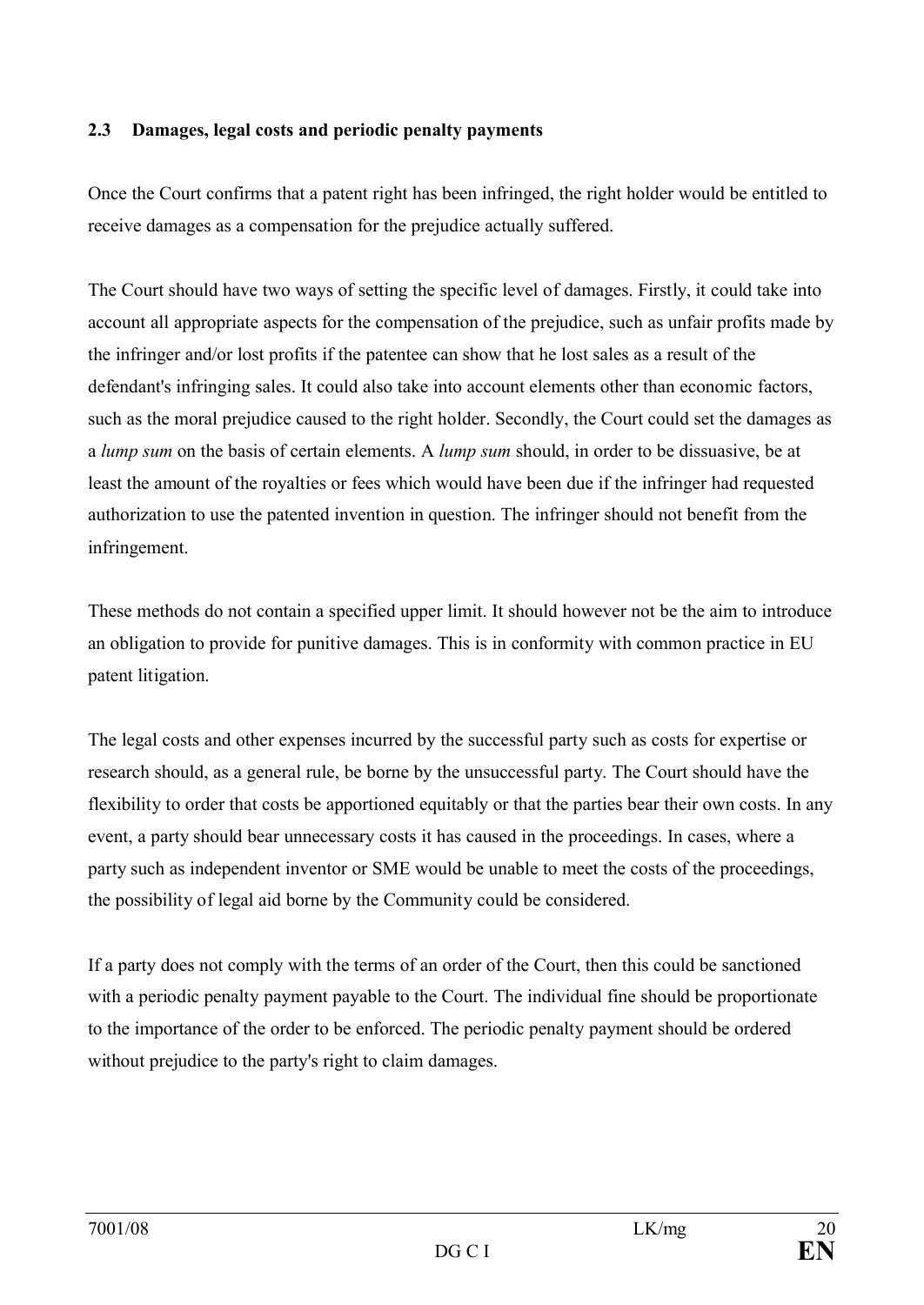### **3. Procedures**

### **3.1 The parties and their representatives**

The group of persons entitled to have access to the Court in order to seek application of the procedures and remedies should naturally include patent owners. However, other persons authorized to use the patent right, especially licensees, could also have access to the Court. The holder of an exclusive licence under a Community patent or a European patent should be able to initiate litigation before the Court in the same way as the proprietor, and provided that the patent holder is given prior notice, unless the licensing agreement provides otherwise. In cases initiated by the licence holders, the patent holder should also have the right to participate in the procedure. The holders of other licences should be entitled to initiate litigation before the Court in so far as expressly permitted by the license agreement.

The parties should be represented by lawyers authorized to practice before a court of a MS. In patent litigation, questions of technology play an important part in order to reach a legally sound decision. The lawyers should therefore have the possibility to involve and to act together with a European Patent Attorney who is a national of a MS and entered on the list maintained by the EPO. Any European Patent Attorney with EU certificate should be allowed to solely represent a party. Specific training for European Patent Attorneys and lawyers could be envisaged in order to promote efficient and sound litigation proceedings.

It goes without saying that all representatives should enjoy the rights and immunities necessary to the independent exercise of the duties.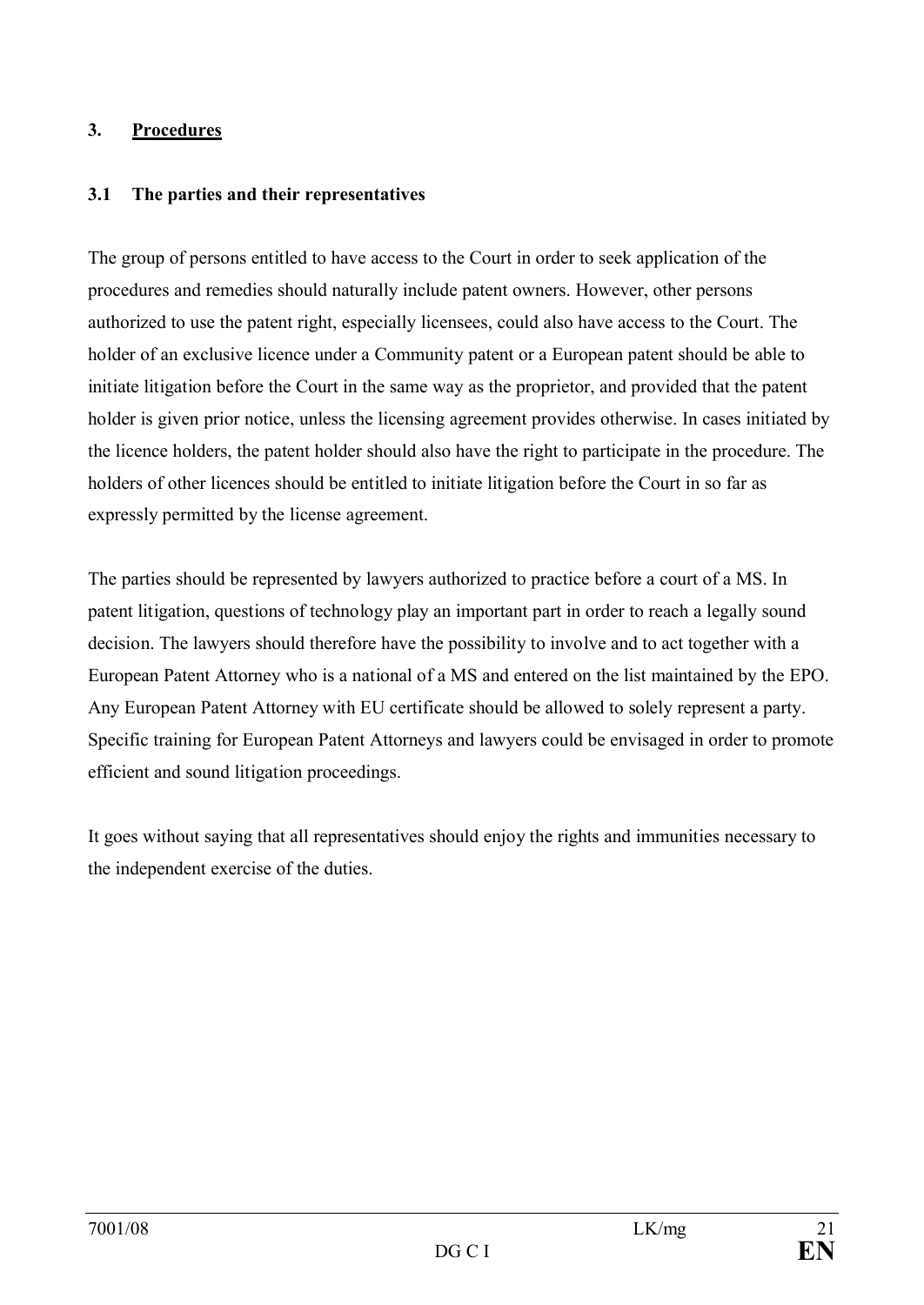### **3.2 The written and oral procedure**

The written and oral procedures should be organized in a proportionate, flexible and balanced manner. They must contribute to high quality decisions which may only be based on arguments or evidence on which the parties have had an opportunity to present their comments.

It may be useful that after the written procedure and under the responsibility of one of the judges an interim hearing is convened in order to explore the possibility of an early settlement.

An oral procedure can be necessary to give parties the opportunity to explain properly the merits of their arguments. The Court may however, after having heard the parties and only with their approval, dispense with the oral procedure.

To the appropriate extend the procedures should be conducted in electronic form or otherwise making good use of modern communication technologies such as video conferencing. The hearing of witnesses by video or by other electronic means could, for example, become a common feature. The costs for making use of these technologies should normally be borne by the Court.

### **3.3 Reversal of the burden of proof**

The onus of proof of facts should in principle be on the party relying on those facts.

The owner of a patent who institutes proceedings before the Court against an alleged infringer must provide proof of this infringement. However, when the alleged infringement concerns a patented process for obtaining a product, it may be very difficult for the patent owner to prove that the claimed process was used in the manufacture of the product. This is for example the case if there is a strong probability that the identical product was made using the patented process but the patent owner has been unable to determine the process actually used despite reasonable efforts.